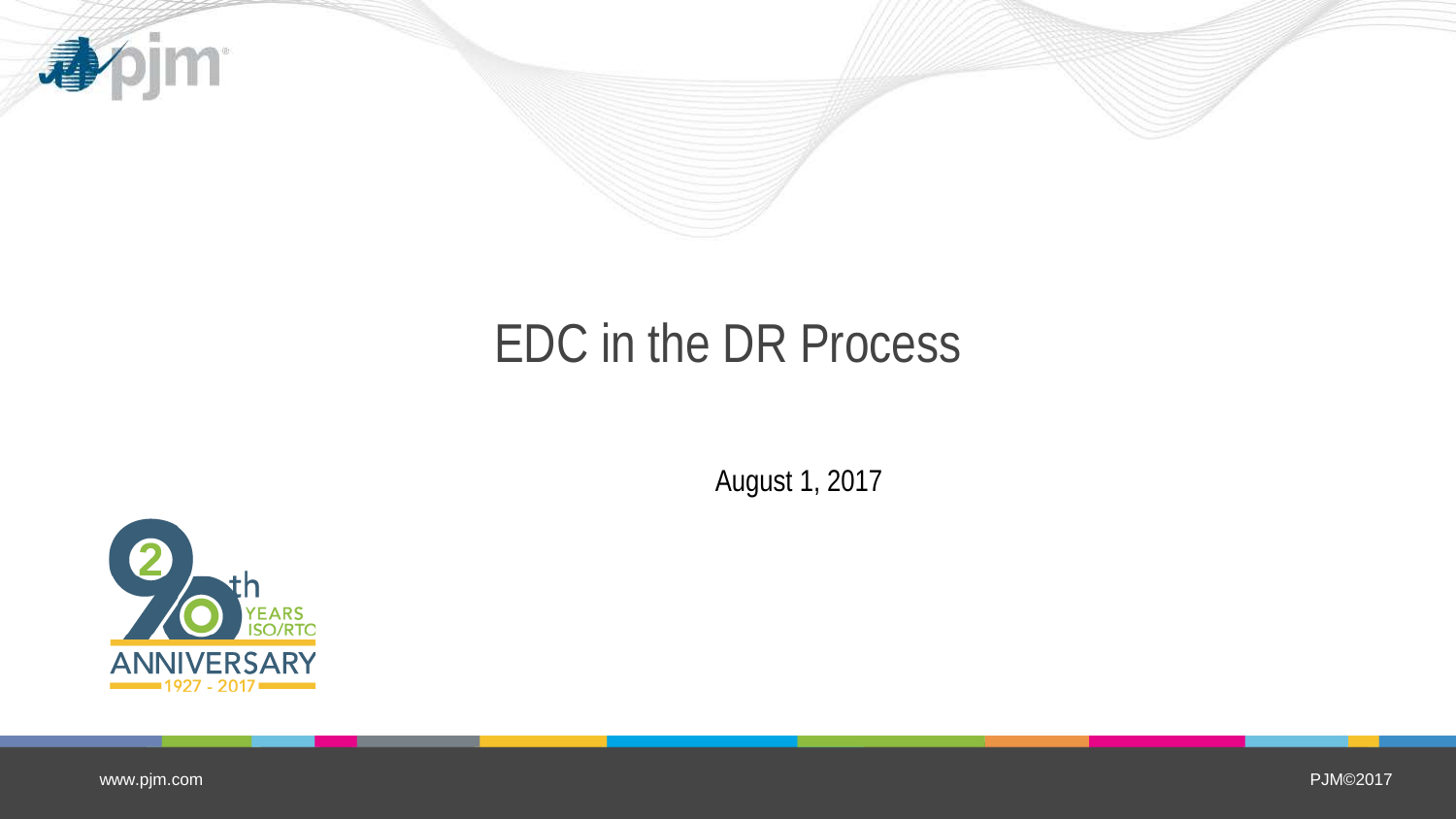

Demand Response can participate within the various PJM markets:

• Energy

**Im** 

- Day Ahead
- Real Time
	- Dispatched
- Ancillary Services
	- Synchronized Reserve
	- Day Ahead Scheduling Reserve
	- Regulation
- Capacity
	- Offer into auction up to 3 years in advance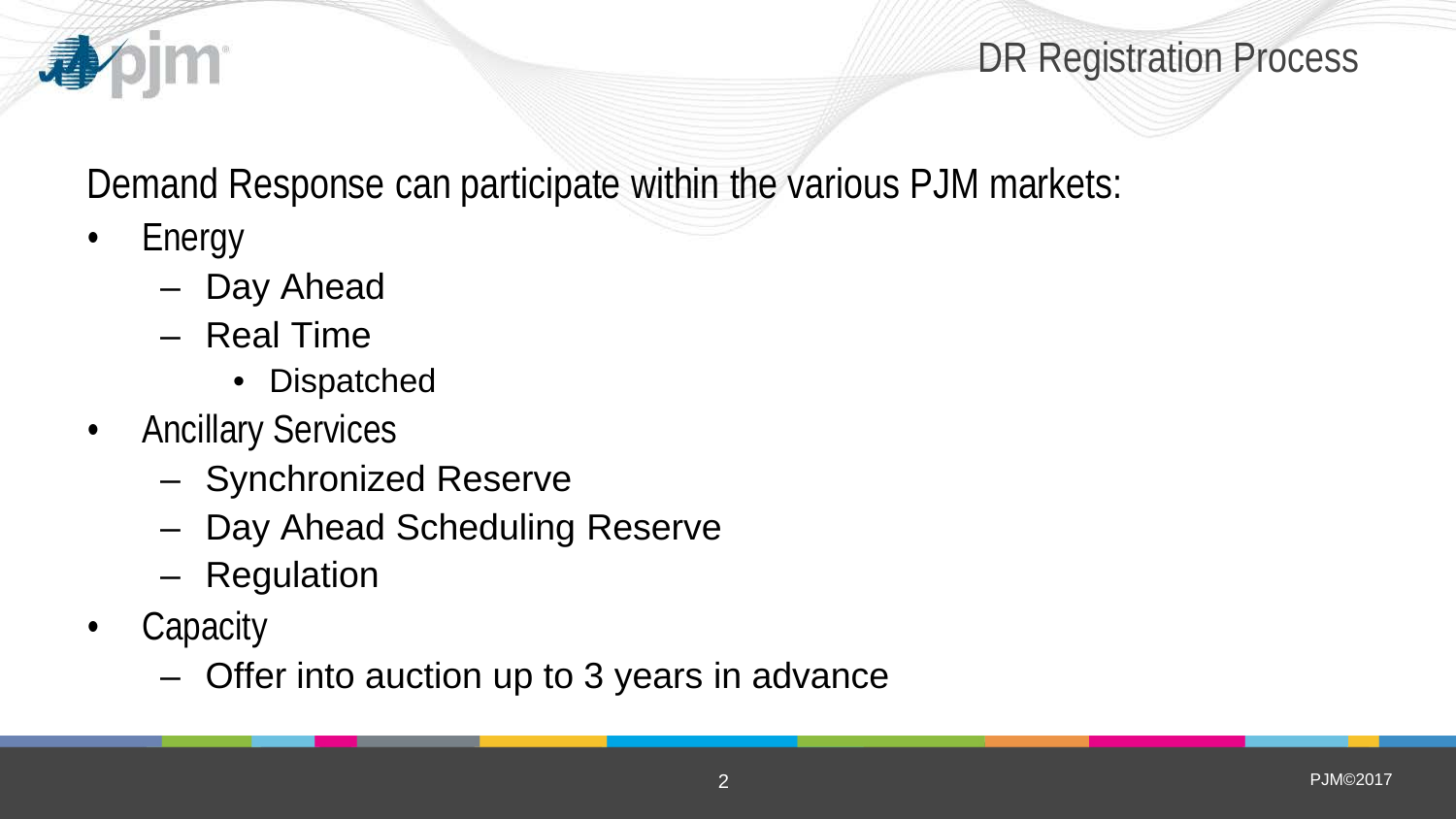

## Economic

Register year round

Can only register for period of contract

Effective date in 2 business days

Reviewed by EDC and LSE (if applicable)

Termination Date can be extended if CSP has valid contract

# **Capacity**

Register only from first business day of year to May 31<sup>st</sup>

Contract with customer must be for entire Delivery Year

Effective Date always June 1

Reviewed by EDC

New registration each year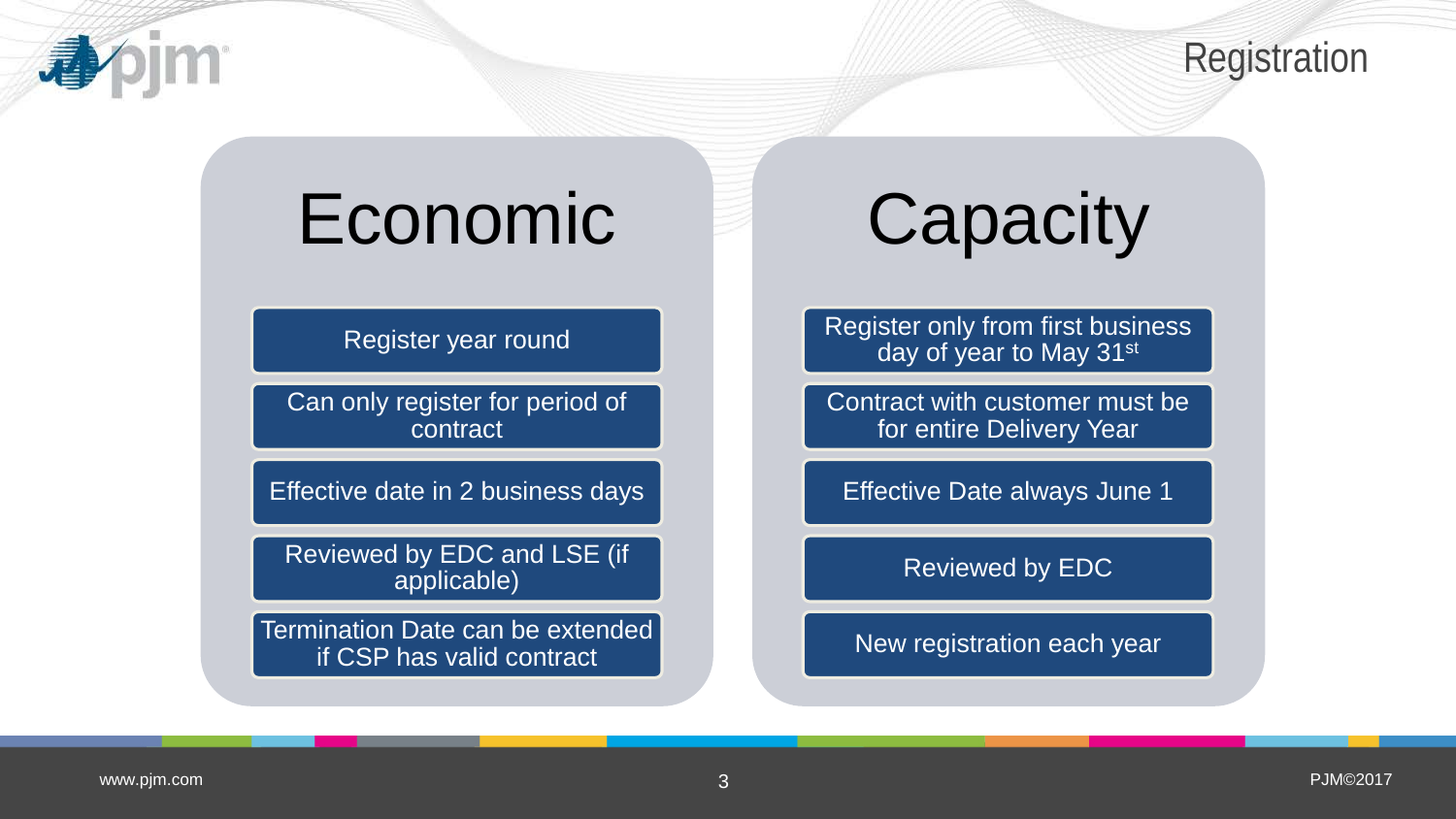

Applies to all locations on every registration

- Verify EDC Account Number(s)
	- Defines end-use customer (avoid duplicates)
- Verify Loss Factors
	- Energy LF used for Economic participation
	- Capacity and Energy LF used for Load Management participation
- Verify the Peak Load Contribution (PLC) Load Management only
- Verify that the location has an EDC interval meter
	- Only if EDC Meter is designated on the registration
	- PJM approves CSP interval meters
- Verify Pricing Point must use Residual Zonal Pricing if not priced at node or aggregate
- RERRA Evidence, if needed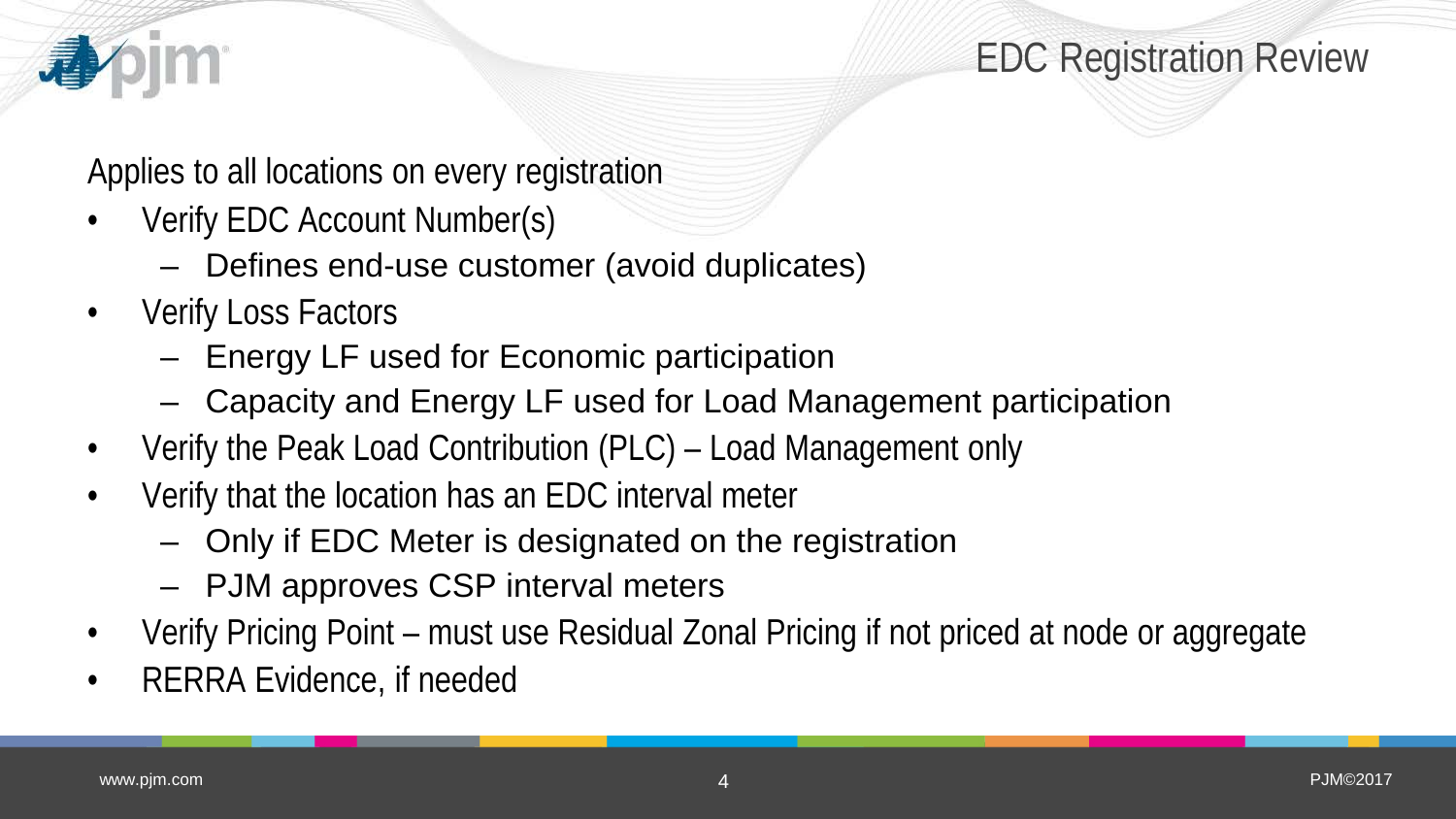#### DR Hub Location Screen

|                                       | <b>DR Hub</b>                                       |                           |                             |                                                    |                                                 |                                         |                                               |                                               |
|---------------------------------------|-----------------------------------------------------|---------------------------|-----------------------------|----------------------------------------------------|-------------------------------------------------|-----------------------------------------|-----------------------------------------------|-----------------------------------------------|
|                                       |                                                     |                           |                             | <b>Location Detail</b>                             |                                                 |                                         |                                               |                                               |
| <b>Locations</b><br><b>Tasks</b>      | <b>Registrations</b><br>Events<br><b>Meter Data</b> | <b>Energy Settlements</b> | Compliance                  | <b>Dispatch Groups</b><br><b>Account and Users</b> | Reports                                         | <b>RERRA</b>                            |                                               |                                               |
| Cancel<br>Save                        | Register<br>Copy                                    |                           |                             |                                                    |                                                 |                                         |                                               |                                               |
| Location                              | Lancair ESP 01802495267                             | <b>CSP</b>                |                             | PE<br>$\blacktriangledown$                         | Active<br><b>Status</b>                         | $\boxed{\textbf{H}}$                    |                                               |                                               |
| <b>EDC Account Number</b>             | 01802495267                                         |                           | EDC <sup>*</sup>            | PE<br>$\blacktriangledown$                         | APS<br>Zone <sup>*</sup>                        | $\blacktriangledown$                    | <b>Pricing Point</b>                          | <b>GRAND POINT</b>                            |
| <b>Location ID</b>                    | 63015                                               |                           | <b>Business Segment</b>     | Mining                                             |                                                 | $\blacktriangledown$                    | $\sqrt{\phantom{a}}$ Allow EDC to submit data | $\sqrt{\phantom{a}}$ Allow LSE to submit data |
| Address Line 1                        | 12 W Front Street                                   |                           | Address Line 2              |                                                    |                                                 |                                         |                                               |                                               |
| City                                  | Philadelphia                                        |                           | State <sup>*</sup>          | $\vert \downarrow \vert$<br>PA                     | 19114<br><b>Zip Code</b>                        |                                         |                                               |                                               |
| Utility Residential Participation?    |                                                     |                           |                             |                                                    |                                                 |                                         |                                               |                                               |
| <b>Meter Equipment</b>                |                                                     |                           |                             |                                                    |                                                 |                                         |                                               |                                               |
|                                       |                                                     |                           |                             |                                                    |                                                 |                                         |                                               | Add Meter Equipment                           |
|                                       |                                                     | Status $\Theta$           | <b>Review Date <b>↔</b></b> | Interval $\Theta$                                  | Installation Date $\Theta$                      | Installation QA Plan @                  |                                               | <b>Certification</b>                          |
| Meter Type $\Theta$                   | Meter Equipment $\Theta$                            |                           |                             |                                                    |                                                 |                                         |                                               |                                               |
| EDC Meter   $\blacktriangledown$      |                                                     | Approved                  | 04/25/2017                  |                                                    |                                                 |                                         |                                               |                                               |
|                                       |                                                     |                           |                             | Records Per Page: $10 \times$                      | $(1 \text{ of } 1)$ $\rightarrow$ $\rightarrow$ |                                         |                                               |                                               |
|                                       |                                                     |                           |                             |                                                    | 1 record(s)                                     |                                         |                                               |                                               |
|                                       |                                                     |                           |                             |                                                    |                                                 |                                         |                                               |                                               |
| <b>Registration Input</b>             |                                                     |                           |                             |                                                    |                                                 |                                         |                                               |                                               |
| <b>Peak Load Contribution</b><br>(kW) | Winter Peak Load<br>100.000<br>(kW)                 |                           |                             | <b>Capacity Loss</b><br>Factor                     | [1.10000]                                       | <b>Energy Loss</b><br>1.10000<br>Factor | (kW)                                          | Maximum Load Reduction Capability<br>100.000  |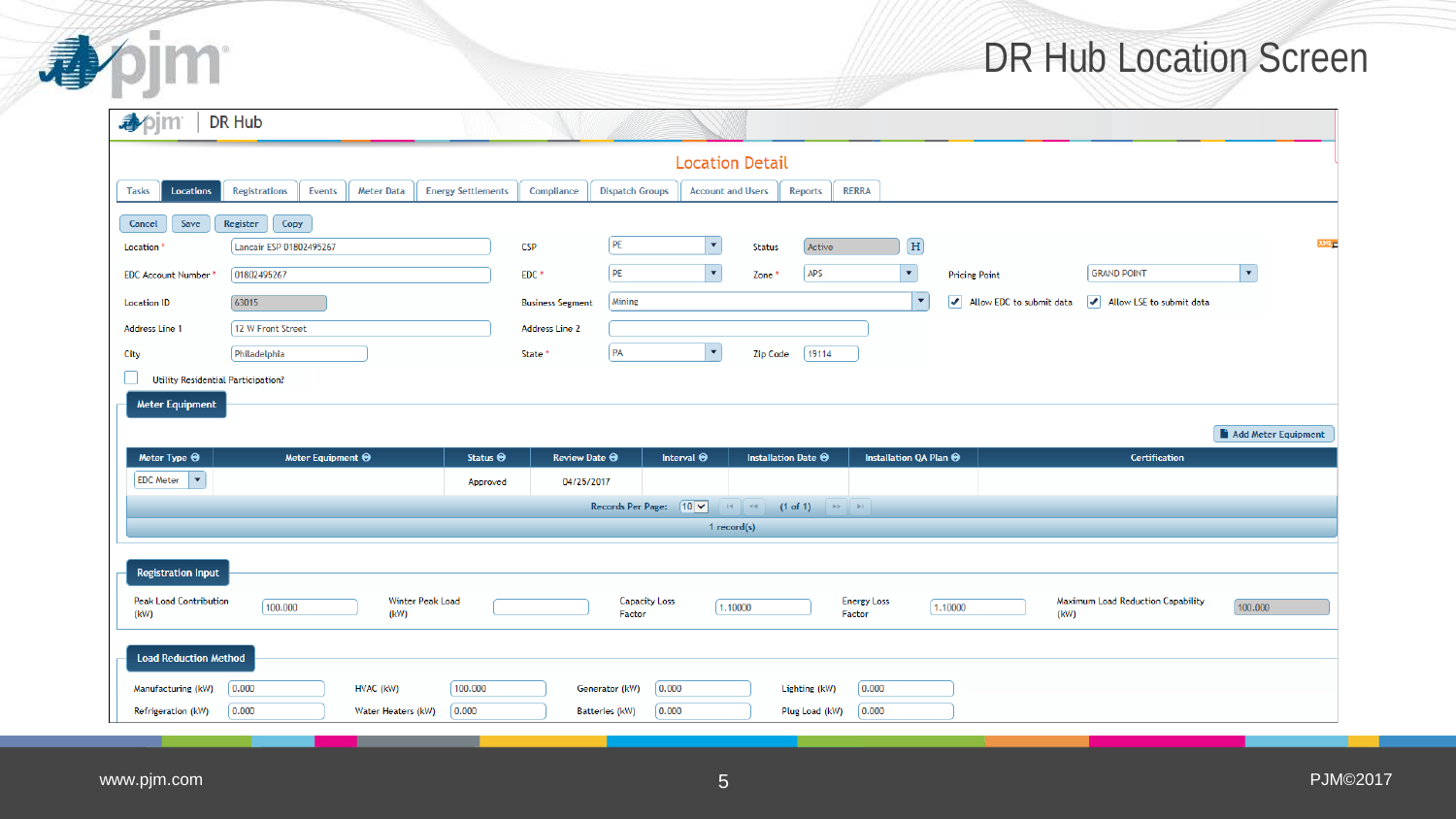

#### DR Hub Registration Screen

| <b>DR Hub</b>                                                                                                            |                                    |                            |                                                        |                        |                                       |                                |                          |  |  |  |  |  |  |  |
|--------------------------------------------------------------------------------------------------------------------------|------------------------------------|----------------------------|--------------------------------------------------------|------------------------|---------------------------------------|--------------------------------|--------------------------|--|--|--|--|--|--|--|
| <b>Registration Detail</b>                                                                                               |                                    |                            |                                                        |                        |                                       |                                |                          |  |  |  |  |  |  |  |
| Locations<br><b>Registrations</b><br><b>Tasks</b>                                                                        | <b>Meter Data</b><br><b>Events</b> | <b>Energy Settlements</b>  | Compliance                                             | <b>Dispatch Groups</b> | <b>Account and Users</b>              | <b>RERRA</b><br><b>Reports</b> |                          |  |  |  |  |  |  |  |
| Save<br>Search $\blacktriangledown$<br>Copy<br><b>Resource Outage</b><br>Cancel                                          |                                    |                            |                                                        |                        |                                       |                                |                          |  |  |  |  |  |  |  |
| Lancair ESP 01802495267<br>Name*                                                                                         |                                    | <b>CSP</b><br>PE           |                                                        |                        | <b>Status</b>                         | <b>CONFIRMED</b>               | $\vert H \vert$          |  |  |  |  |  |  |  |
| Reg ID<br>1528361                                                                                                        |                                    | Program <sup>*</sup>       | <b>Load Management DR Full</b><br>$\blacktriangledown$ |                        |                                       | <b>Hold Settlement</b>         |                          |  |  |  |  |  |  |  |
| Effective Date <sup>*</sup><br>06/01/2017                                                                                |                                    | Termination Date *         | 05/31/2018                                             |                        | <b>Allow Modification</b>             | $\bullet$ EDC $\bullet$ LSE    |                          |  |  |  |  |  |  |  |
| APS<br><b>GRAND POINT</b><br>ZONE<br><b>Pricing Point</b><br>PE (Large)<br>EDC<br>v<br><b>Test Required</b><br>Completed |                                    |                            |                                                        |                        |                                       |                                |                          |  |  |  |  |  |  |  |
| Capacity<br>Peak Load Contribution (kW)                                                                                  | 100                                | Winter Peak Load (kW)      |                                                        | N/A                    | Resource Type                         | Pre-Emergency                  | $\overline{\phantom{a}}$ |  |  |  |  |  |  |  |
| Measurement Method                                                                                                       | Winter Managed Load (kW)           |                            | N/A                                                    | Product                | <b>Limited DR</b>                     | $\overline{\phantom{a}}$       |                          |  |  |  |  |  |  |  |
| Summer Managed Load (kW)                                                                                                 | Winter Weather Adj. Factor         |                            | N/A                                                    | <b>RPM DR Resource</b> | Select One<br>$\overline{\mathbf{v}}$ |                                |                          |  |  |  |  |  |  |  |
| <b>Capacity Loss Factor</b>                                                                                              | Winter Nominated ICAP (kW)         |                            | N/A                                                    | <b>Lead Time</b>       | Quick_30                              | $\overline{\phantom{a}}$       |                          |  |  |  |  |  |  |  |
| Summer Nominated ICAP (kW)                                                                                               | $\overline{0}$                     | Annual Nominated ICAP (kW) | $\overline{0}$                                         |                        |                                       |                                |                          |  |  |  |  |  |  |  |